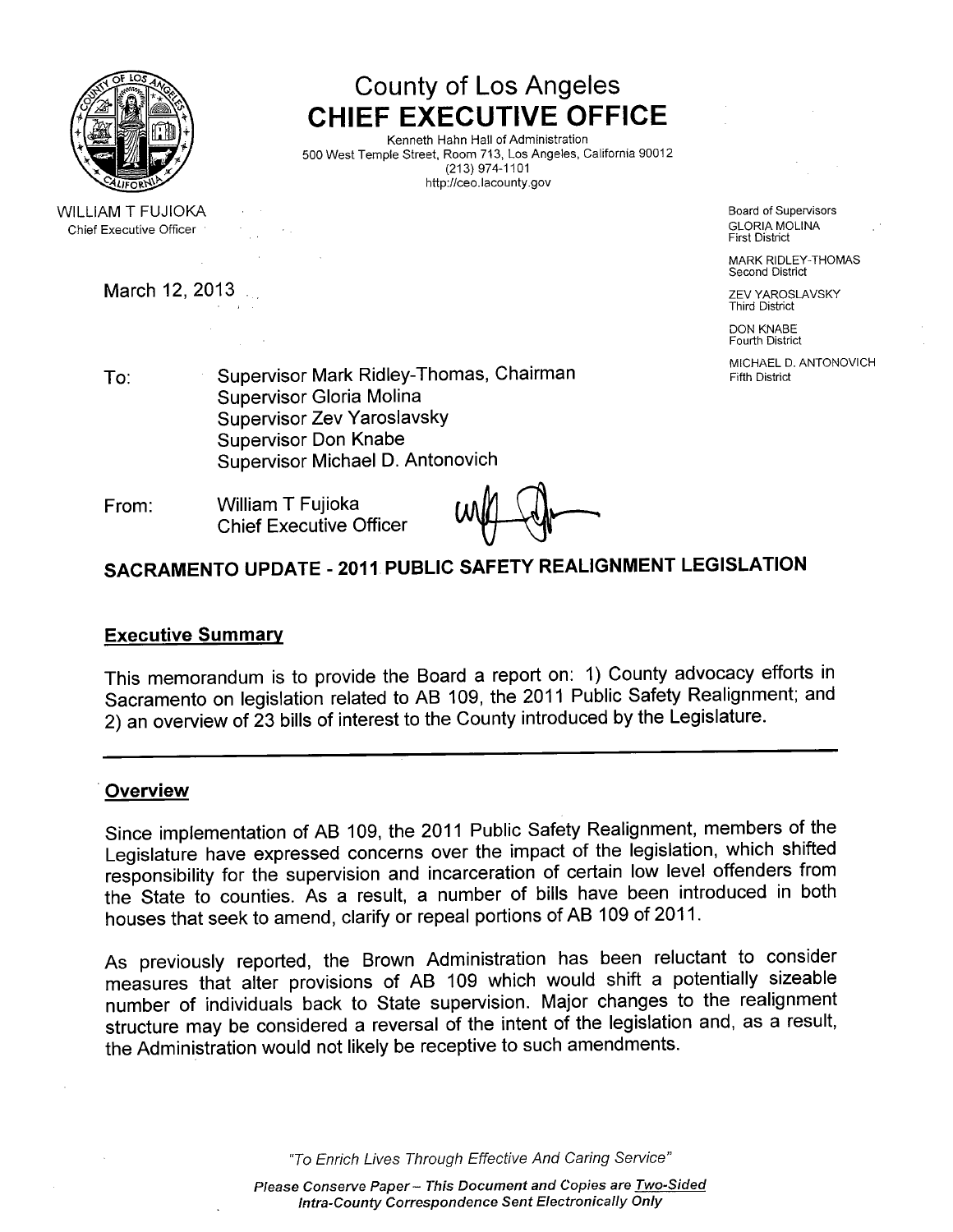This office will continue to work closely with affected County departments to provide reports on AB 109-related legislation and will keep the Board apprised of significant legislative developments of County interest related to this issue.

#### County-Advocacy Legislation

This office and the Sacramento advocates continue to actively pursue the following legislation pursuant to Board-approved policy related to AB 109:

County-sponsored AB 1065 (Holden), which as introduced on February 22, 2013, would require that a person released from State prison who has served a previous prison term for which he or she was certified as a Mentally Disordered Offender, or Mentally Disordered Sex Offender, be subject to parole supervision and to the court in the county in which the parolee is released. AB 1065 is currently pending referral to committee.

County-supported AB 287 (Walters), which as introduced on February 14, 2013, would prohibit any person released from State prison who has a prior conviction for a serious or violent felony, a crime for which the person received a third strike, or a crime that resulted in the person being classified as a High Risk Sex Offender, from being released to Post-Release Community Supervision pursuant to AB 109. AB 287 is currently pending hearing in the Senate Public Safety Committee.

## Legislation of County Interest

This office is working with impacted departments to analyze bills affecting the County. Based on our initial review of the bills introduced by the February 22,2013 deadline, we have identified the following 23 bills of County interest:

#### Custody and Alternatives to Custody

AB 624 (Mitchell), which as introduced on February 20, 2013, would authorize a sheriff, in addition to the credits otherwise earned pursuant to existing law, to award a prisoner program credit reductions from his or her term of confinement for successful completion of specific program performance objectives for rehabilitative programming, including academic programs, vocational programs, vocational training, substance abuse programs, and core programs such as anger management and social life skills. These program credit reductions may be for one to six weeks and may be forfeited in the same manner as other program credit reductions. AB 624 is currently pending hearing in the Assembly Public Safety Committee.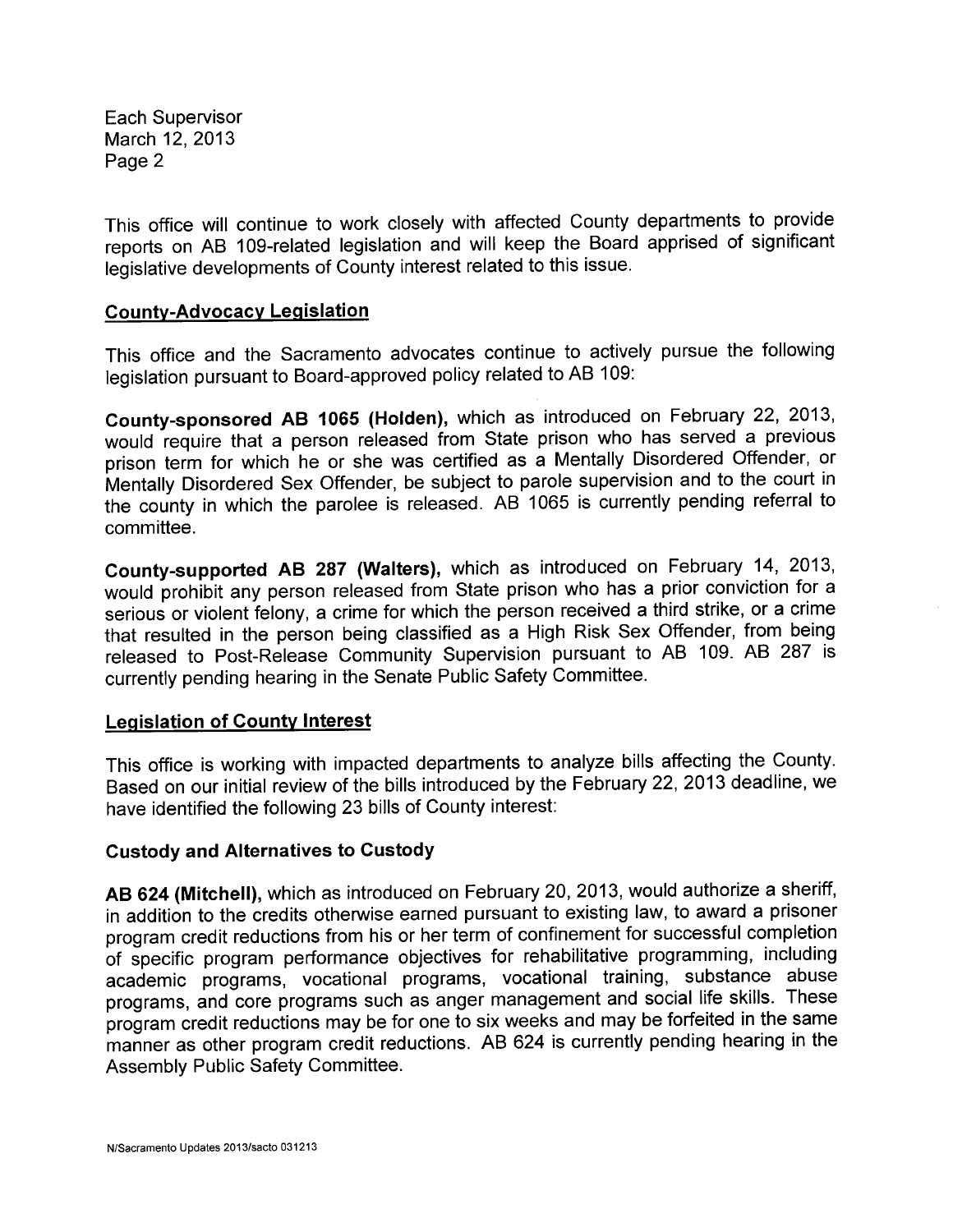AB 752 (Jones-Sawyer), which as introduced on February 21, 2013, would make a change to the work furlough program provisions, as described in existing law, and would authorize a person sentenced to county jail for a felony to participate in a work furlough program. AB 752 is currently pending hearing in the Assembly Public Safety Committee.

SB 188 (Liu), which as introduced on February 6, 2013, would require the State Department of Corrections and Rehabilitation to utilize inmates and wards assigned to conservation camps in performing fire prevention, fire control, and other work of the Department of Forestry and Fire Protection, and would authorize the departments to enter into contracts and cooperative agreements for the performance of these conservation projects. The bill would also authorize a county sheriff to utilize inmates assigned to county conservation camps in performing fire prevention, fire suppression and control, and other work as may be assigned by the sheriff. The bill would additionally authorize the establishment of a conservation camp and would permit an industrial farm, industrial road camp, or conservation camp to be operated by the sheriff or the director of the county department of corrections, or to be operated as an entity separate from the county jail administered by a superintendent. SB 188 is currently pending hearing in the Senate Public Safety and Rules Committees.

## Post-Release Community Supervision and Parole

AB 15 (Bradford), which as introduced on December 3, 2012, would require the State Department of Corrections and Rehabilitation, not less than 45 days prior to the release of an inmate to parole or Post-Release Community Supervision, or as soon as practicable, to notify the local law enforcement agency of the jurisdiction to which the inmate is to be released. AB 15 is currently pending hearing in the Assembly Public Safety Committee.

AB 63 (Patterson), which as amended on February 19, 2013, would provide that the unauthorized removal of an electronic, global positioning system (GPS), or other monitoring device affixed as a condition of Post-Release Community Supervision (PRCS) or parole is an offense punishable by imprisonment in county jail for not more than one year, or in State prison for 16 months, two years, or three years. This bill would also provide that a person on PRCS or parole who is ordered pursuant to a revocation hearing to serve a term of imprisonment, incarceration, or confinement for violating the conditions of release, when the violation was based on the removal or disabling of an electronic, GPS, or other monitoring device, and the person has not been prosecuted for that conduct, shall serve that term in State prison. AB 63 is currently pending hearing in the Assembly Public Safety Committee.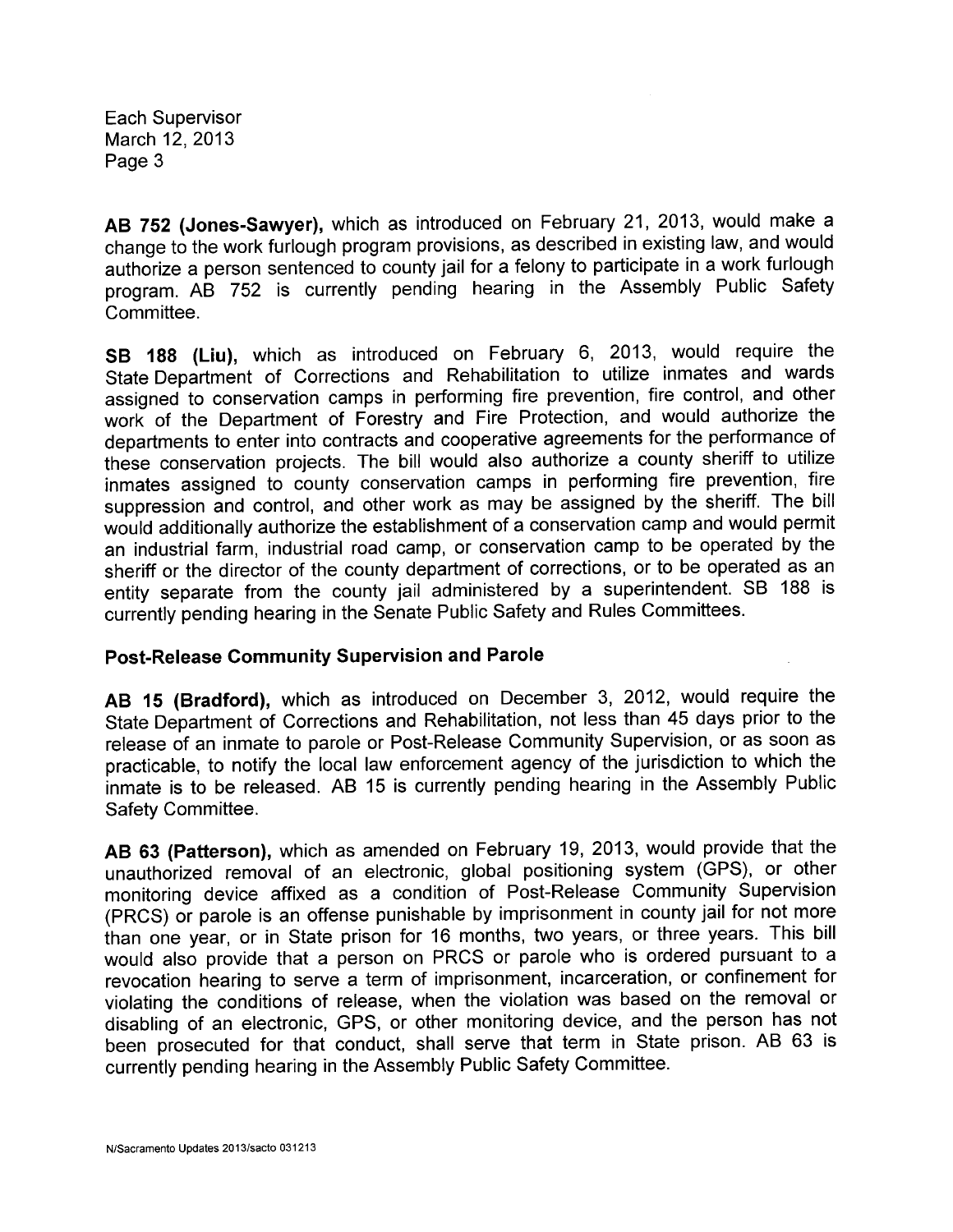AB 68 (Maienschein), which as amended on February 26, 2013, would require the State Department of Corrections and Rehabilitation to give notice of any medical parole hearing and any medical parole release to the county of commitment, the county of last legal residence, and the county of proposed release, at least 30 days prior to a medical parole hearing or a medical parole release. This bill would require that the notice include pertinent information regarding the inmate, including his or her plan for residency and medical care. AB 68 is scheduled for hearing in the Assembly Public Safety Committee on March 19, 2013.

AB 723 (Quirk), which as introduced on February 21, 2013, would allow a person on PRCS who has a revocation petition filed against him or her to file an application for bail with the superior court. The bill would provide that bail pending revocation of PRCS is a matter within the sole discretion of the court. The bill would require a bail application to be governed by existing law for the taking of baiL. AS 723 is currently pending hearing in the Assembly Public Safety Committee.

AB 884 (Bonila), which as introduced on February 22, 2013, would allow a county board of parole to release a prisoner on county parole pursuant to existing law for a term not to exceed four years instead of two years. AS 884 is currently pending referral to committee.

AB 986 (Bradford), which as introduced on February 22, 2013, would permit flash incarceration of persons on PRCS in a city jail pursuant to existing law governing the imposition of flash incarceration. AS 986 is currently pending referral to committee.

AB 1238 (Weber), which as introduced on February 22, 2013, would require the State Department of Corrections and Rehabilitation to establish up to five reentry work training programs for parolees between 18 and 24 years of age to assist in community reintegration upon discharge from prison. The reentry programs would include construction training, academic services, counseling and mentoring, and tracking of graduates after completion of the program. AS 1238 is currently pending referral to committee.

SB 57 (Lieu and Rubio), which as amended on February 11, 2013, would provide that the unauthorized removal, as specified, of an electronic, GPS, or other monitoring device affixed as a condition of parole or PRCS is an offense punishable by imprisonment in State prison for 16 months, two years, or three years. SB 57 is currently pending in the Senate Committee on Rules.

SB 710 (Nielsen), which as introduced on February 22, 2013, would require all offenders released from prison on and after January 1, 2014, to be subject to parole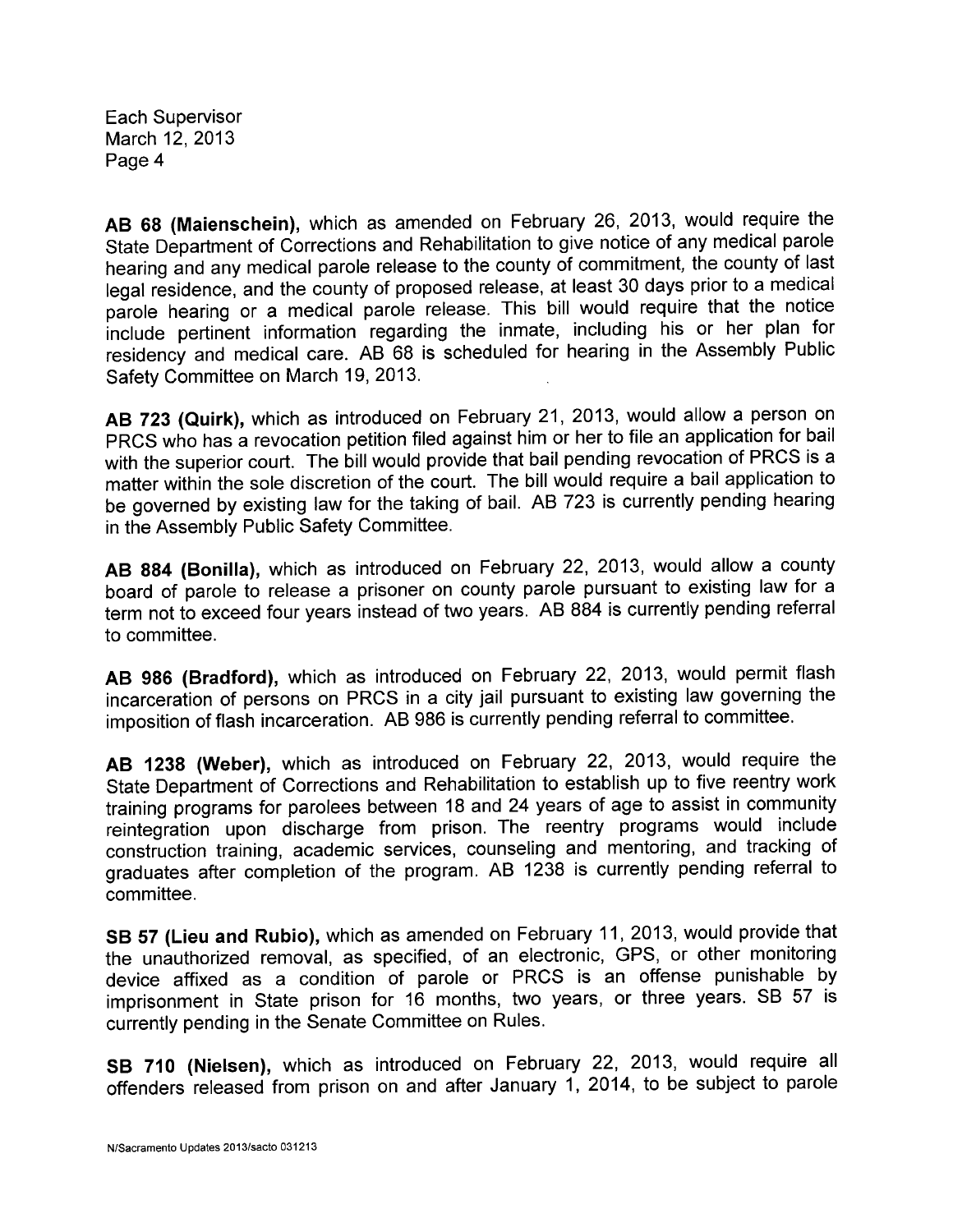supervision by the State Department of Corrections and Rehabilitation and the Soard of Parole Hearings (SPH) for a minimum period of three years. The bill would require the BPH to have exclusive jurisdiction over the supervision and revocation of parole of all inmates upon their release from prison. The bill would also require the State Department of Corrections and Rehabilitation to develop a minimum of three parole violator adjustment and rehabilitation facilities and would require that parolees who violate the conditions of parole shall be sentenced up to one year in such a facility. SB 710 is currently pending referral to committee.

## Sentencing

AB 222 (Cooley), which as introduced on February 4, 2013, would require an executed sentence to be punished in State prison if the defendant is convicted of a crime for which an enhancement is imposed regarding violation of, or of a conspiracy to violate, specified provisions of law with respect to a substance containing heroin, cocaine base, cocaine, methamphetamine, amphetamine, or phencyclidine and its analogs, if the substance exceeds a specified weight. AB 222 is currently pending hearing in the Assembly Public Safety Committee.

AB 560 (Ammiano), which as amended on March 7, 2013, would require a court to suspend execution of the concluding portion of a sentence in county jail pursuant to Penal Code Section 1170 (h) as amended by AB 109 of 2011 for at least six months, during which time the person would be subject to mandatory supervision. AS 560 is currently pending hearing in in the Assembly Public Safety Committee.

SB 225 (Emmerson), which as introduced on February 11, 2013, would require a sentence to be served in State prison when the defendant is convicted of a felony otherwise punishable in a county jail and is sentenced to more than three years. SS 225 is currently pending hearing in the Senate Public Safety Committee.

SB 226 (Emmerson), which as introduced on February 11, 2013, would require a court, upon conviction of a defendant for certain specified offenses involving force or serious bodily injury, or involving the threat of force or violence likely to produce substantial physical harm, that is punishable as a felony by imprisonment in a county jail, if the court has reason to believe the defendant has a severe mental disorder, to suspend the imposition of the sentence and transport the defendant to the Department of Corrections and Rehabilitation for evaluation to determine whether the defendant has a severe mental disorder and whether the severe mental disorder was an aggravating factor in the prisoner's criminal behavior. If the initial evaluation determines the defendant has a severe mental disorder, the bill would require the court to impose a sentence for the term described in the underlying offense to be served in State prison, and would provide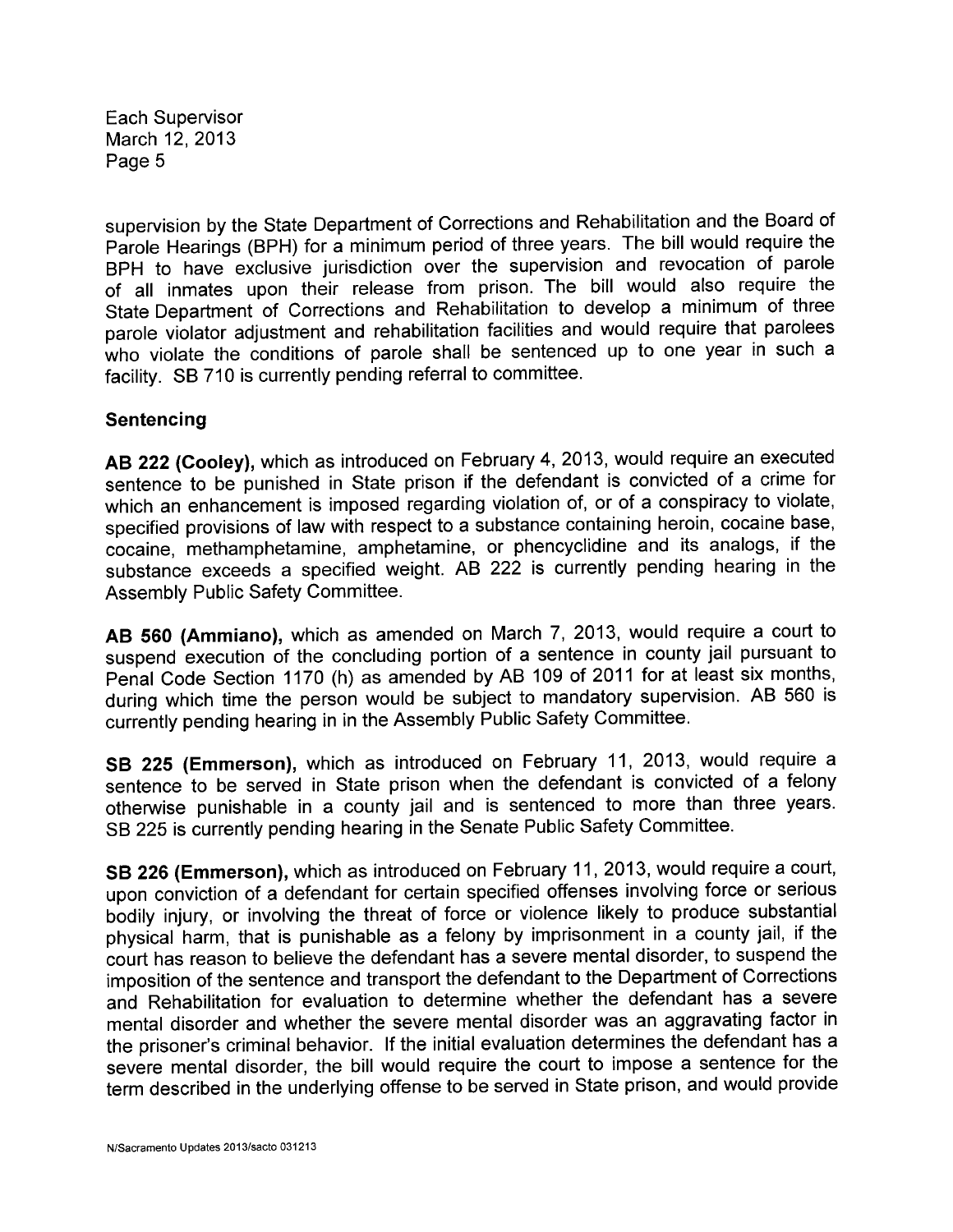that the defendant be subject to parole supervision upon completion of the sentence. If the initial evaluation determines the defendant does not have a severe mental disorder, the bill would require the defendant to be returned to court for sentencing to imprisonment in a county jail. SB 226 is currently pending hearing in the Senate Public Safety Committee.

SB 706 (Correa), which as introduced on February 22, 2013, would require an individual released from a county jail after serving part or all of a sentence for a felony to be placed on Community Reintegration and Transitional Status for a period of 12 months. The bill would prohibit an individual person on this status from being returned to county jail or subject to any revocation process unless he or she is arrested or convicted of a new offense. The bill would make the individual subject to search or seizure by a peace officer at any time of the day or night, with or without a warrant, and with or without cause. SB 706 is currently pending referral to committee.

SB 708 (Nielsen), which as introduced on February 22, 2013, would require a sentence to be served in State prison when the defendant is convicted of a felony and has three or more prior felony convictions. SB 708 is currently pending referral to committee.

## Sex Offenders

AB 2 (Morrell), which as introduced on December 3, 2012, would provide that any criminal defendant who is released on parole or to PRCS who has suffered a prior or current felony requiring registration as a sex offender, and who violates that parole or PRCS by violating the requirement to register as a sex offender, shall serve any period of incarceration ordered for that violation in State prison. AB 2 failed passage in the Assembly Public Safety Committee on March 12,2013. Reconsideration was granted.

AB 605 (Linder), which as introduced on February 20, 2013, would provide that any criminal defendant who is released on parole or to PRCS, who has suffered a prior or current felony requiring registration as a sex offender, and who violates that parole or PRCS shall serve any period of incarceration ordered for that violation in State prison. AB 605 is currently pending hearing in the Assembly Public Safety Committee.

AB 1334 (Conway), which as introduced on February 22, 2013, would require any person who has been released after serving a term for an offense for which the person is required to register as a sex offender be subject to parole supervision by the State Department of Corrections and Rehabilitation. The bill would also require that a person released from State prison who has a prior conviction or juvenile adjudication for which the person is required to register as a sex offender be subject to parole supervision by the State Department of Corrections and Rehabilitation and the